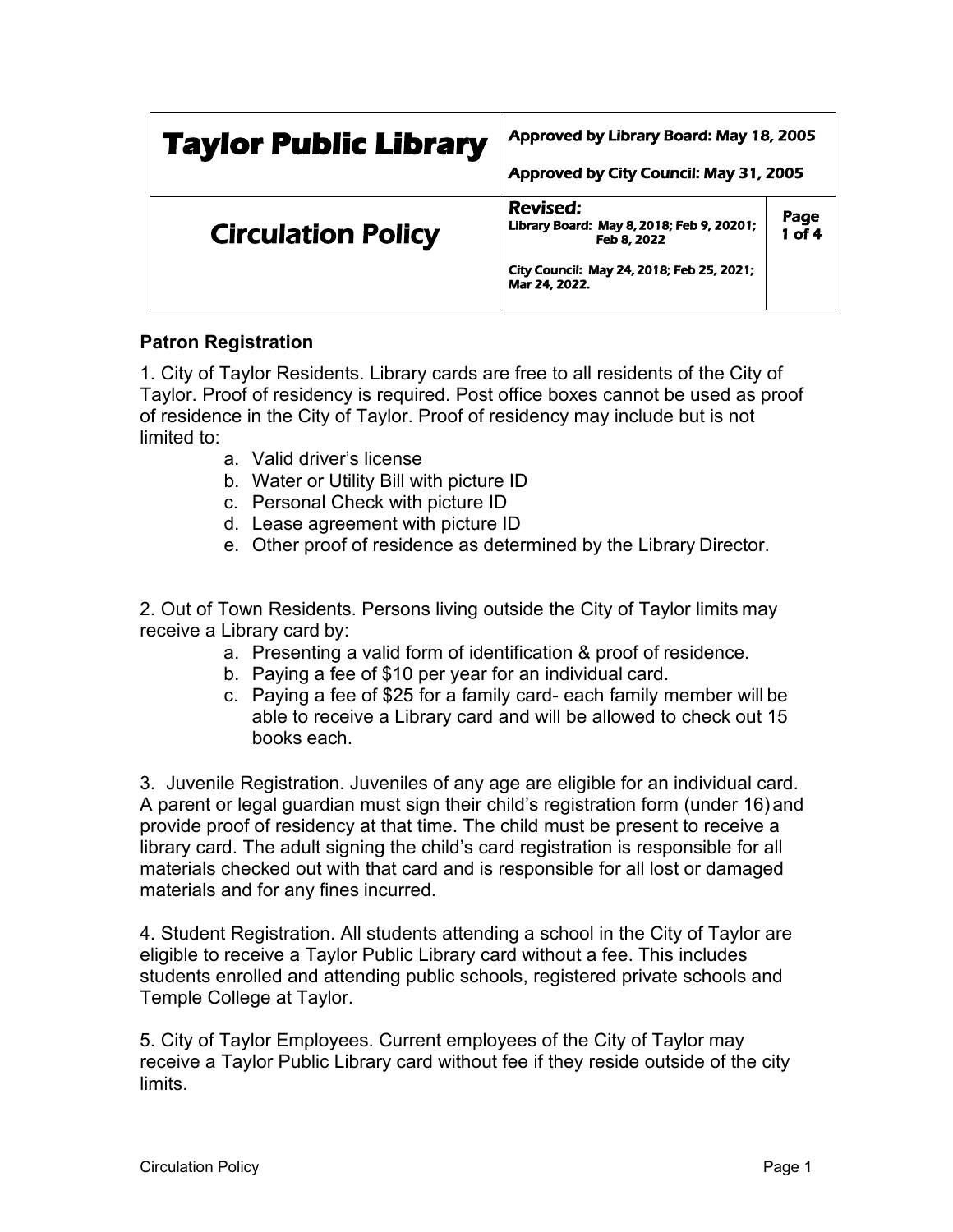6. Institutional Cards. Individuals are encouraged to obtain their own personal Library card. Institutional Library cards are issued at the discretion of the Library Director. The following is required for an institutional Library card:

- a. The institution is physically located within the City of Taylor limits.
- b. The legal head of the institution must agree to accept responsibility for fines, fees, damage, lost materials, etc.
- c. The institution must provide a letter of agreement on official letterhead or stationery.
- 7. Card Renewal. Adult Resident Library cards are issued for a 2-year period. All other library cards are issued for 1 year.
	- a. To renew a card, all fines and all other debts must be paid in full.
	- b. All cards may be renewed using the same eligibility criteria for acquiring a new card.
	- c. Minor children's cards will be renewed without having parent or guardian sign again.
	- d. Adult patrons must verify registration information. Changes in residency require new proof of residency.
	- e. If out of town, must pay an annual fee for card.
	- f. The Library will make accommodations for those with health conditions that keep them from visiting the library in person, or for other reasons as determined by the Library Director.

8. Replacement Cards. Library cardholders are encouraged to keep their Library card secure. Should a Library card become lost or stolen, it is the responsibility of the cardholder to notify the Library immediately. There is a charge for replacement cards:

- a. \$2.00 for the first replacement.
- b. \$5.00 for each subsequent replacement card.

# **Patron Responsibilities**

All Taylor Public Library cardholders agree to comply with Library rules and regulations, to pay all fines, to make good any loss or injury to books incurred by the cardholder, and to give immediate notice of any change of residence. Guardians of juveniles who signed for a child's card assume responsibility for the child's card. Cardholders may not avoid responsibility for overdue fines and other incurred fees or costs by using a family member's card. Habitual or severe abuse of library policies, non-payment of fines, fees and other abuses may result in denial of Library services, as determined by the Library Director.

#### **Circulation of Library Materials**

- 1. Card Use:
	- a. Library materials may not be checked out until a library card is issued.
	- b. Library cards must be presented to check out materials.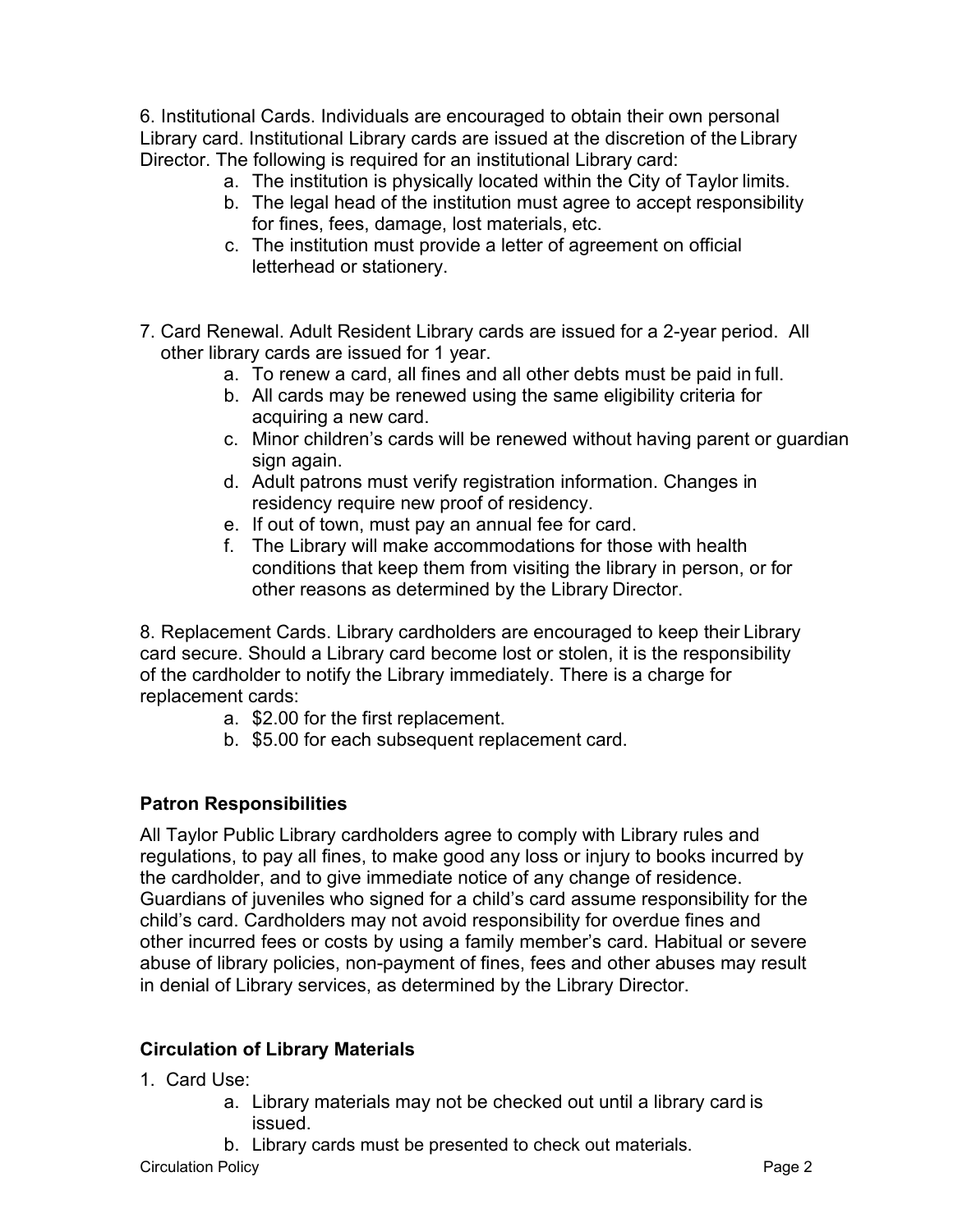## 2. Loan periods:

- a. Materials will be checked out for varied periods of time established by the Library Director. Limitations on the number of materials loaned per transaction or per patron may be established by the Library Director to protect valuable materials and assure their availability to other borrowers.
- b. Interlibrary loan materials are due by the date indicated on check out slip.
- 3. Circulation Limits:
	- a. Non-circulating Materials. Reference materials, periodicals, archives materials, and other materials as determined by the Library Director are not available for check out.
	- b. Items Per Library Card. An individual may have 15 items at a time checked out on their library card. Institutional cards have check out limits as determined by the Library Director.
	- c. New Library Cards. During the first month after new registration, a patron may check out 5 items at a time. Interlibrary Loan is not available during this probationary month. TexShare cards are not available to new card holders until four months after their registration.
	- d. DVDs. An individual may have 3 DVDs checked out on their card at a time.
	- e. Other Limits. When determined by the Library staff, specific titles, authors, subjects or special collections may be limited due to high demand or other reasons.

4. Renewals. Library materials may be renewed in person, phone, or e-mail. Presentation of a Library card is not required for renewal of materials. Most materials may be renewed up to 4 times. Items that are on reserve for other patrons may not be renewed. Certain items, such as DVDs, etc., cannot be renewed.

5. Reserves. Materials may be reserved in person, phone, or e-mail. Persons will be notified when the item becomes available. Reserves have the same restrictions as limits on circulation (see #3 above). Patrons who regularly fail to pick up their reserves may be blocked from this service.